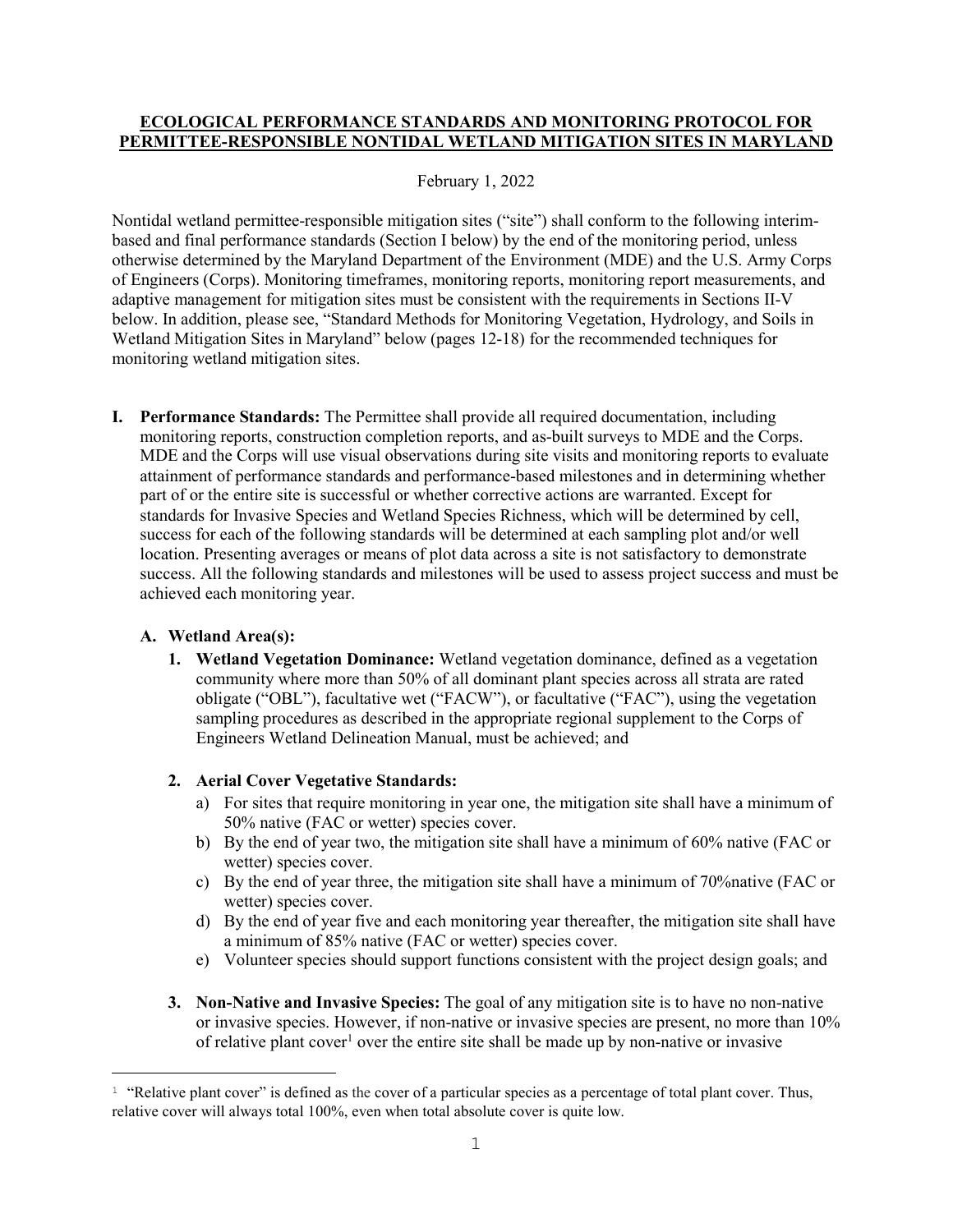species, with no individual colony greater than or equal to 5% of relative plant cover. No more than 5% of relative plant cover over the entire site shall be made up of *Phragmites australis[2](#page-1-0)* , *Persicaria perfoliata, Pueraria montana*, or *Lythrum salicaria*. The presence, location, and percent cover of invasive and/or non-native species shall be noted on the mitigation plan. Invasive species are identified on the 2010 National Park Service/U.S. Fish and Wildlife Service document *Plant Invaders of Mid Atlantic Natural Areas*[3](#page-1-1) and the Maryland Invasive Species Council Invasive Species of Concern in Maryland<sup>4</sup>. Native status will be based on the Natural Resources Conservation Service Plants Database<sup>[5](#page-1-3)</sup>. *Phalaris arundinacea* and *Typha* spp. may also be considered as invasive species by MDE and the Corps. Alternatively, for specific problematic species, MDE and the Corps may consider justification for different requirements; and

## **4. Wetland Species Richness:**

- a) For scrub/shrub wetlands, establish a minimum of three species of native wetland shrubs (FAC or wetter) with no more than 65% relative cover of one species, over the entire site. Loblolly pine cannot be more than 35% relative cover.
- b) For forested wetlands, establish a minimum of three species of native wetland trees and two species of native wetland shrubs (FAC or wetter) with no more than 65% relative cover of one species, over the entire site. Loblolly pine cannot be more than 35% relative cover; and
- **5. Wetland Vegetation Density for Scrub-Shrub and Forested Wetlands:** For scrub-shrub or forested wetlands, native wetland (FAC or wetter) plant density of at least 435 living trees/shrubs per acre with a minimum height of 10 inches shall be achieved by the end of the first year a monitoring report is required and maintained each monitoring year thereafter through the end of the monitoring period; and
- **6. Wetland Vegetation Cover for Forested Wetlands:** For forested wetlands, average tree height of tallest five native wetland (FAC or wetter) trees within each sample plot shall be at least three feet in height at year three and at least five feet in height at year five and each monitoring year thereafter. Canopy cover<sup>[6](#page-1-4)</sup> of native wetland (FAC or wetter) trees and shrubs must be at least 30% by the end of the monitoring period; and

<span id="page-1-0"></span>Ĩ. <sup>2</sup> American Common Reed, *Phragmites australis* subsp. *americanus*, while uncommon, is not considered to be an invasive plant.

<span id="page-1-1"></span><sup>3</sup> <https://www.invasive.org/alien/pubs/midatlantic/midatlantic.pdf>

<span id="page-1-2"></span><sup>4</sup> <http://mdinvasives.org/species-of-concern/>

<span id="page-1-3"></span><sup>5</sup> <https://plants.sc.egov.usda.gov/>

<span id="page-1-4"></span><sup>6</sup> "Canopy cover" is defined as the percentage of ground covered by tree and shrub leaves, when the edges of the leaves are mentally projected down to the ground surface.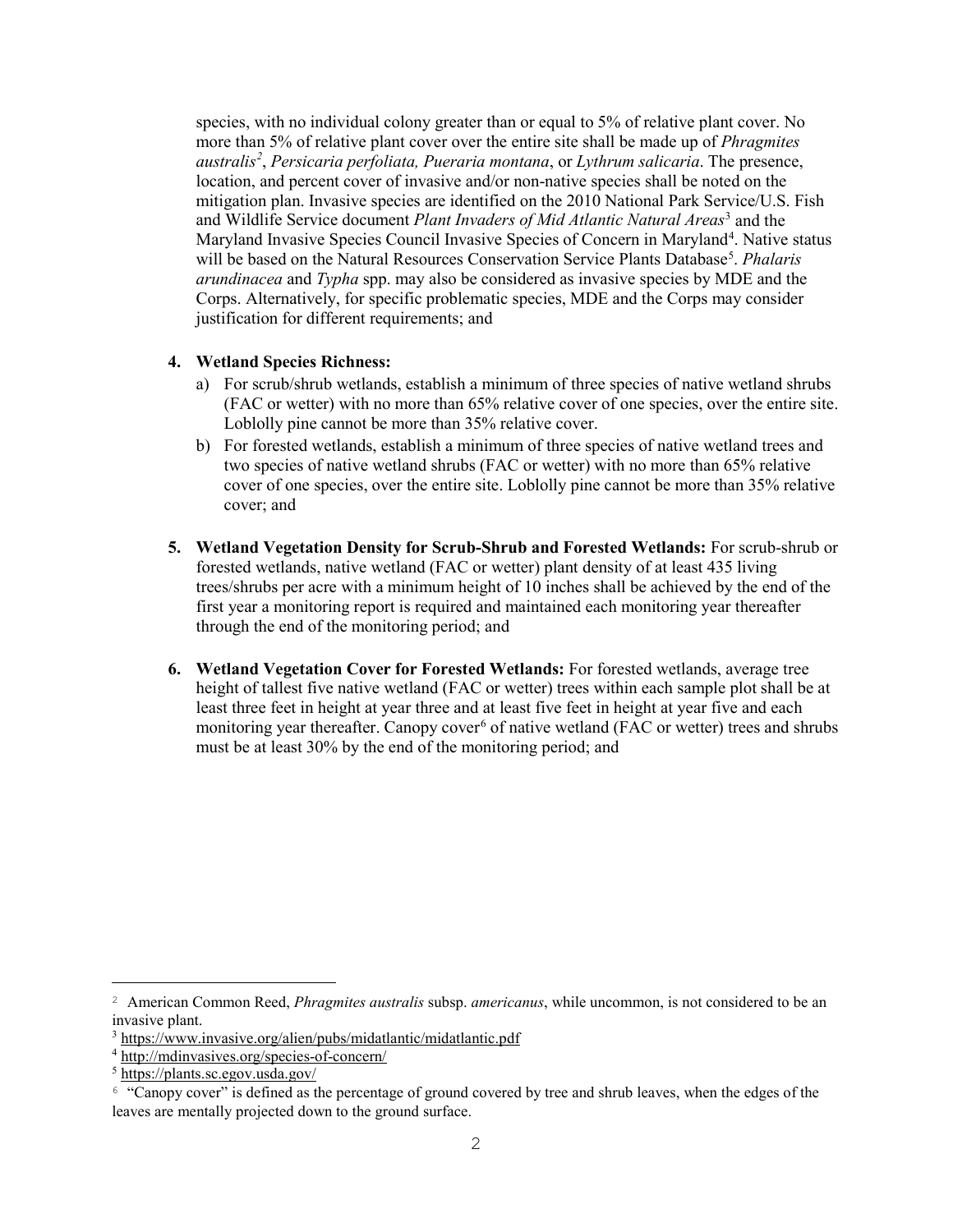# **7. Wetland Hydrology:**

- a) At a minimum, the site must be inundated (flooded or ponded) or the water table is 12 inches or less below the soil surface for at least 14 or more consecutive days during the growing season in most years (greater than or equal to 50 percent probability). Short-term monitoring (less than 10 years) must consider the normality of rainfall occurring prior to and during the monitoring period when addressing the frequency requirement. For the purpose of this determination, the growing season should be based on median dates (i.e., 50 percent probability) of 28ºF air temperatures in spring and fall, based on the long-term data for the nearest appropriate weather station, as recorded in the WETS tables available from the NRCS National Water and Climate Center [\(https://www.wcc.nrcs.usda.gov/climate/navigate\\_wets.html\)](https://www.wcc.nrcs.usda.gov/climate/navigate_wets.html), or as specified in the appropriate regional supplement to the Corps of Engineers Wetland Delineation Manual,
	-

and

- b) The overall seasonal hydroperiod (depth, degree, duration, and periodicity) shall be similar to that of an MDE and the Corps-approved reference wetland or targeted wetland type, with the acceptable range of the seasonal hydroperiod specified in the approved Mitigation Plan.
- **8. Anaerobic Soil Conditions:** The entire wetland restoration or creation area must meet the Hydric Soil Technical Standard (Technical Note 11) developed by the National Technical Committee for Hydric Soils for saturated conditions and anaerobic conditions at a minimum frequency of 3 years out of the 5 monitoring years (50 percent or higher probability):
	- a) Free water must exist within 10 inches (25 cm) of the ground surface for at least 14 consecutive days; and
	- b) Anaerobic conditions must exist within 10 inches (25 cm) of the ground surface for at least 14 consecutive days. Anaerobic conditions may be determined by one of the following methods<sup>[7](#page-2-0)</sup>, as detailed in the Hydric Soil Technical Standard:
		- (1) Positive reaction to alpha-alpha dipyridyl, determined as least weekly.
		- (2) Reduction of iron determined with IRIS devices (tubes or films) installed for 30 days.
		- (3) Measurement of redox potential (Eh) using platinum electrodes, determined at least weekly.
- **9. Topsoil:** For areas where grading occurred or topsoil has been removed, the entire wetland restoration, creation or enhancement area must have a depth of at least 6 inches topsoil, or other depth as approved in the Mitigation Plan. Imported topsoil must be a loam, sandy loam, clay loam, silt loam, sandy clay loam, or loamy sand, unless previously approved by MDE and the Corps. Imported topsoil must contain less than 5 percent by volume of cinders, stones, slag, coarse fragments, gravel, sticks, roots, trash, or other materials larger than 1½ inches in diameter. If the soil surface has a Munsell value or chroma >3, then soil organic matter (using the Walkley-Black method), must show the site has at least 2% organic matter. Alternatively, if the site was designed to have similar soils as an approved reference wetland soil, the organic matter content is within the range specified in the approved Mitigation Plan.
- **10. Bulk Density:** The subsoil shall have a bulk-density of less than 85 lbs/cubic foot (1.35

<span id="page-2-0"></span>É  $7$  In order for results to be valid, methods must follow the "Recommended Methods for Monitoring Vegetation, Hydrology, and Soils in Wetland Mitigation Sites in Maryland" located at the end of this document.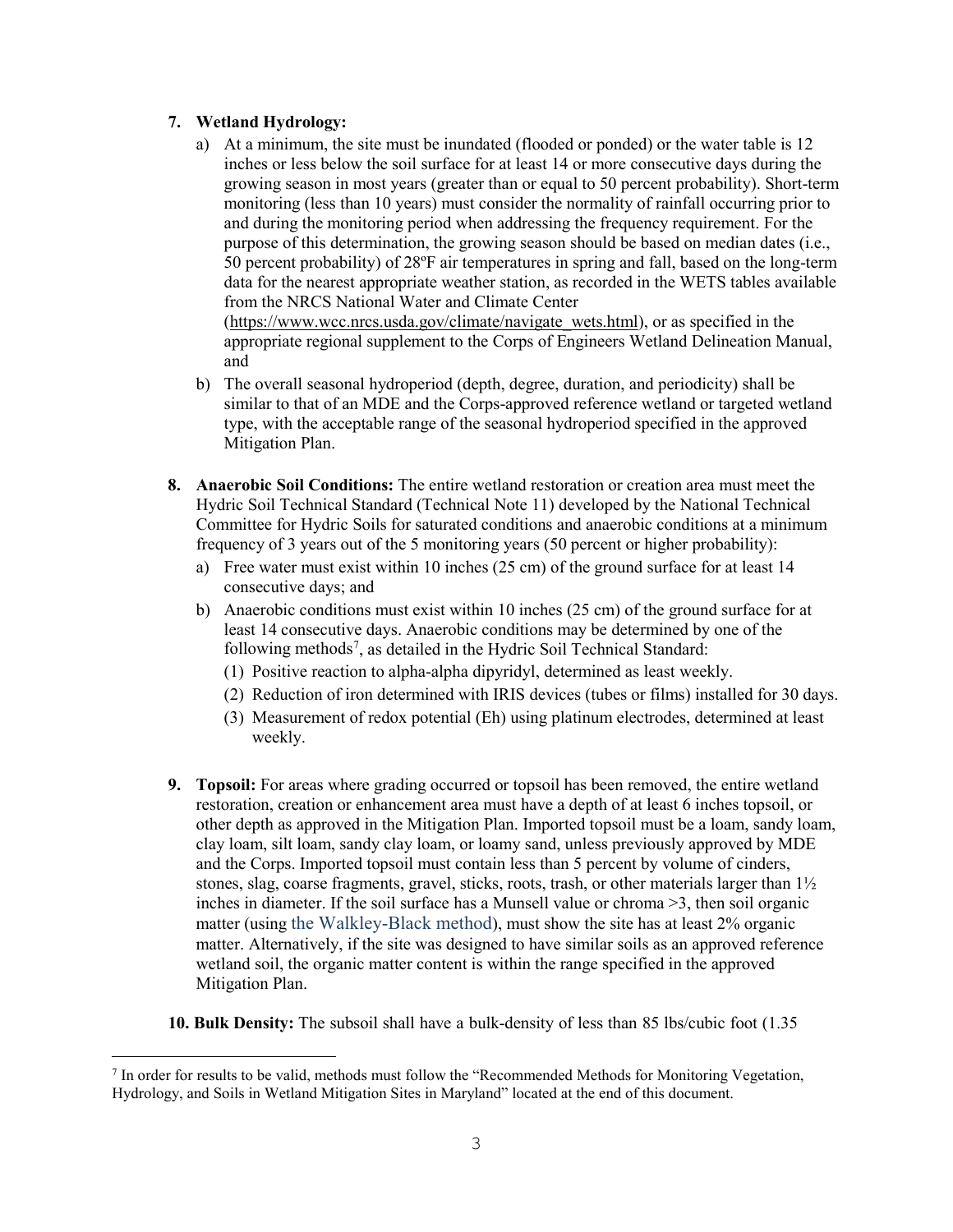$g/cc$ ) for loamy and finer textured soils and less than 107 lbs/cubic foot (1.70  $g/cc$ ) in sands (prior to adding topsoil or organic matter). Sites designed to be precipitation driven may include alternate bulk density requirements specified in the approved Mitigation Plan.

- **11. Microtopography:** Microtopographic variations are up to 0.5 feet from design elevation, with no more than 25 percent of each wetland cell remaining at the design elevation. Alternatively, if microtopography was designed to mimic a reference wetland, the elevation variations are within the range specified in the approved Mitigation Plan.
- **12. Woody Debris**: Coarse woody debris (e.g., logs, brush piles, root wads, overturned stumps, standing snags, etc.) is present throughout the mitigation site at a density and type specified in the approved Mitigation Plan.
- **13. Delineation of Aquatic Resources:** At the mid-term monitoring year (year 3 for a 5-year monitoring period and year 5 for a 10-year monitoring period) and at the final year of the monitoring period, the wetland boundary area (established/ re-established/ restored/ enhanced/ preserved) as shown on the approved mitigation plan, shall be delineated using the wetland criteria outlined in the Corps of Engineers Wetlands Delineation Manual (1987) and appropriate regional supplement(s)). Delineated wetlands shall be broken into projected vegetative type (e.g., emergent, scrub-shrub, forested) based on species present and density. In addition, all special aquatic sites, other waters, such as lakes and ponds, and all streams, within the approved mitigation site shall be identified and delineated. The delineated aquatic resource mitigation areas as verified by MDE and/or the Corps shall be consistent with the approved mitigation plan and contain at least as much wetland acreage and waterway linear feet as required in the mitigation plan. Deep water habitats and unvegetated areas that do not meet wetland criteria shall not be included in area measurements.
- **14. Wetland function assessment:** The mitigation site should meet the intended goals and objectives of the project, as specified in the approved Mitigation Plan. An assessment of the specific wetland functions and values being provided should be conducted.
- **B. Buffer Area(s):** The Buffer Area Performance Standards are required to be met if the buffer is getting mitigation credit. If upland or wetland areas were cleared to provide access for construction, but will not be getting mitigation credit, they will still be required to meet the following Performance Standards:

#### **1. Aerial Cover Vegetative Standards:**

- a) For sites that require monitoring in year one, the mitigation site shall be vegetated with a minimum of 50% native species cover.
- b) By the end of year two, the mitigation site shall be vegetated with a minimum of 60% native species cover.
- c) By the end of year three, the mitigation site shall be vegetated with a minimum of 70% native species cover.
- d) By the end of year five and each monitoring year thereafter, the mitigation site shall be vegetated with a minimum of 85% native species cover.
- e) Volunteer species should support functions consistent with the project design goals; and
- **2. Non-Native and Invasive Species:** The goal of any site is to have no non-native or invasive species. However, if non-native or invasive species are present, no more than 10% of relative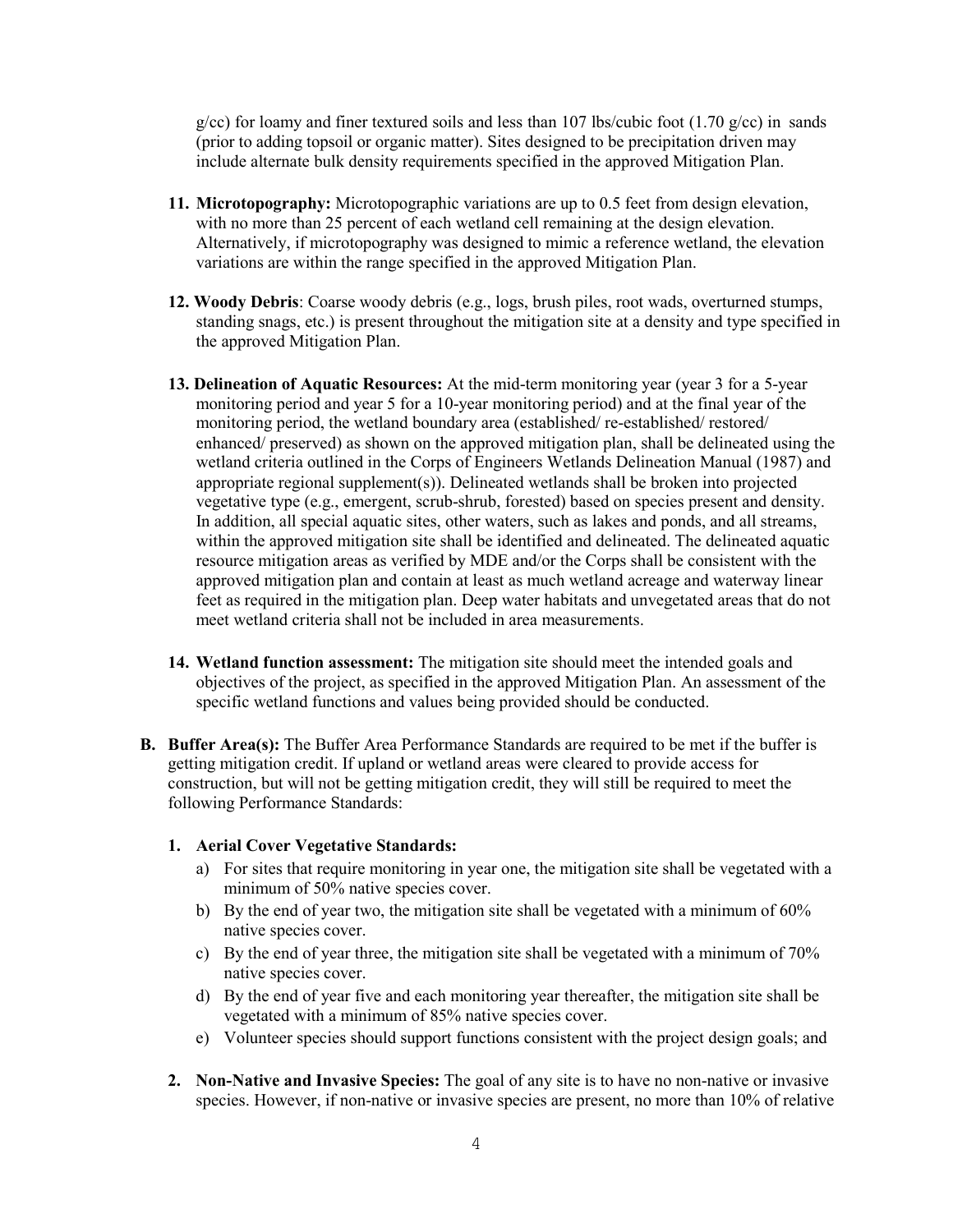plant cover<sup>1</sup> over the entire site shall be made up by non-native or invasive species, with no individual colony greater than or equal to 5% of relative plant cover. No more than 5% of relative plant cover over the entire site shall be made up of *Phragmites australis<sup>2</sup>* , *Persicaria perfoliata*, or *Pueraria montana*. The presence, location, and percent cover of invasive and/or non-native species shall be noted on the mitigation plan. Invasive species are identified on the 2010 National Park Service/U.S. Fish and Wildlife Service document *Plant Invaders of Mid Atlantic Natural Areas*[8](#page-4-0) and the Maryland Invasive Species Council Invasive Species of Concern in Maryland<sup>[9](#page-4-1)</sup>. Native status will be based on the Natural Resources Conservation Service Plants Database<sup>[10](#page-4-2)</sup>. Alternatively, for specific problematic species, MDE and the Corps may consider justification for different requirements.

- **3. Vegetation Density for Forested Buffers:** For forested buffers, native plant density of at least 435 living trees/shrubs per acre with a minimum height of 10 inches shall be achieved by the end of the first year a monitoring report is required and maintained each monitoring year thereafter through the end of the monitoring period; and
- **4. Vegetation Cover for Forested Buffers:** For forested buffers, average tree height of tallest five native trees within each sample plot shall be at least three feet in height at year three and at least five feet in height at year five and each monitoring year thereafter. Canopy cover<sup>[11](#page-4-3)</sup> of native trees and shrubs must be at least 30% by the end of the monitoring period.

# **II. Monitoring Timeframe:**

**A.** The Permittee will be responsible for monitoring the site for a period specified in the approved mitigation plan. The Corps of Engineers' 2008 Mitigation Rule requires the monitoring period to be sufficient to demonstrate that the compensatory mitigation project has met performance standards and be a minimum period of five years (33 CFR 332.6(b)). However, longer monitoring periods of more than 5 years are warranted for aquatic resources with slow development rates (e.g., vernal pools, riparian forest, forested wetlands, and coastal salt marsh). In accordance with federal requirements, all monitoring of mitigation sites regulated by the Corps must adhere to the minimum standards provided in Regulatory Guidance Letter 08-03, *Minimum Monitoring Requirements for Compensatory Mitigation Projects Involving the Restoration, Establishment, and/or Enhancement of Aquatic Resources,*

(https://www.nab.usace.army.mil/Missions/Regulatory/Mitigation/).

- **B.** The monitoring period begins the year the mitigation planting occurs, unless planting occurs after April 15, in which case the monitoring period will not begin until the following year. For each monitoring report, vegetative monitoring shall be conducted between May 1 and September 30 for forested/scrub-shrub systems and between June 15 and September 30 for emergent systems. Site visits should preferably be during a period with normal precipitation and groundwater levels.
- **C.** Monitoring must be conducted a minimum of once per year during the years that monitoring reports are required. Certain sites may require more frequent monitoring (e.g., twice a year during

<span id="page-4-0"></span>Ĩ. <sup>8</sup> <https://www.invasive.org/alien/pubs/midatlantic/midatlantic.pdf>

<span id="page-4-1"></span><sup>&</sup>lt;sup>9</sup> <http://mdinvasives.org/species-of-concern/>

<span id="page-4-2"></span><sup>10</sup> <https://plants.sc.egov.usda.gov/>

<span id="page-4-3"></span> $11$  "Canopy cover" is defined as the percentage of ground covered by tree and shrub leaves, when the edges of the leaves are mentally projected down to the ground surface.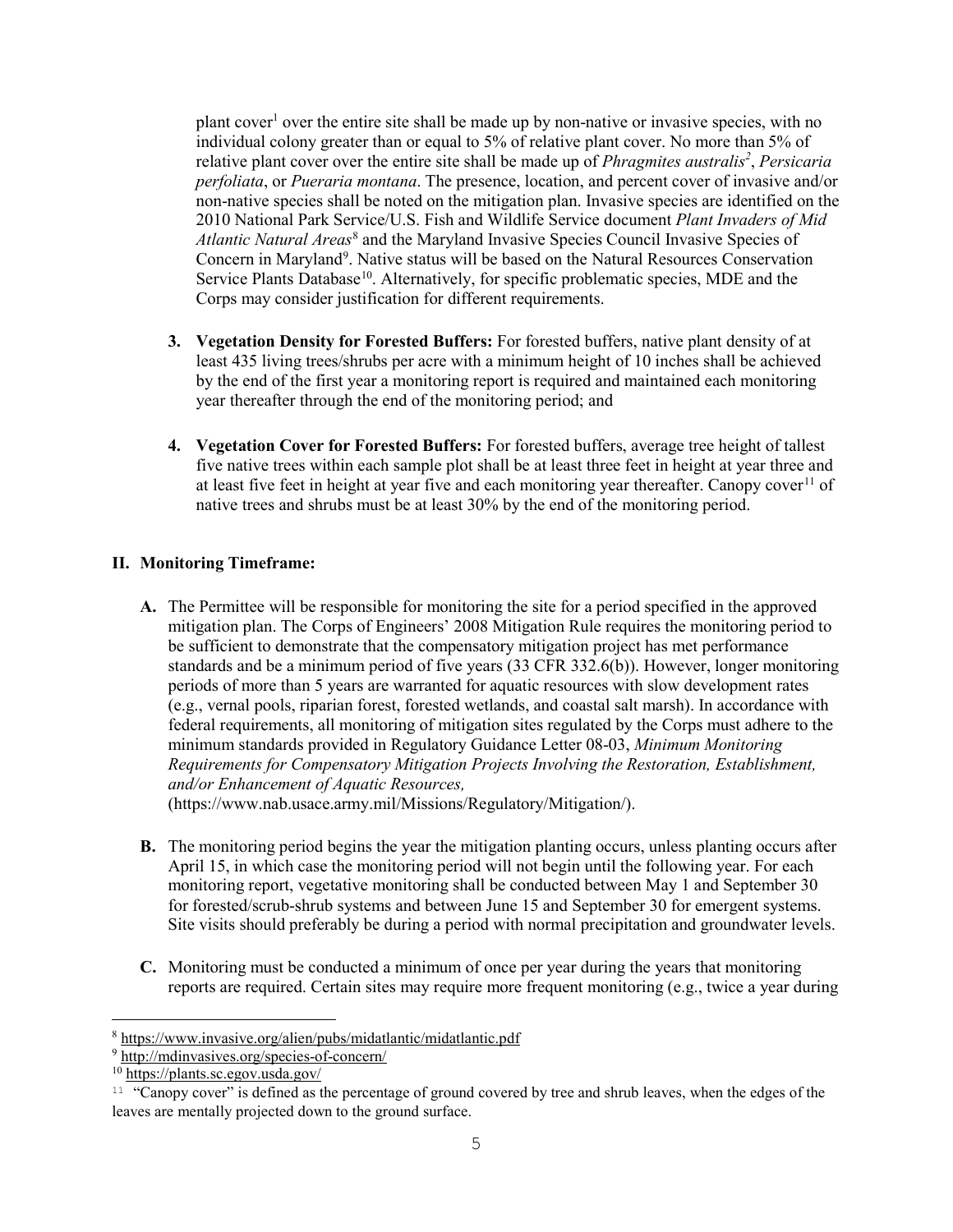spring and fall) and reporting during the early stages of development to quickly identify and address problems and/or concerns. The extent of monitoring may be reduced or waived no earlier than the end of the fifth monitoring year over part or the entire site upon a determination by MDE and the Corps (as applicable) that the site has achieved all performance-based milestones each monitoring year and all final performance standards for two consecutive monitoring events $12$ . Conversely, MDE and the Corps (as applicable) may extend the original monitoring period upon a determination that performance standards have not been met, the site is not on track to meet them (e.g., remediation or adaptive management required), or in consideration of the amount and distribution of precipitation prior to and during the growing season compared with analyses of normal precipitation ranges and other climatic variables at or near the project location. Remediation measures<sup>[13](#page-5-1)</sup> (e.g., invasive species management, replanting, controlling encroachment, etc.), if required, should not have occurred during the last two full growing seasons prior to requesting reduction or waiver of remaining monitoring requirements to ensure the site is self-sustaining. If a natural disaster occurs during the monitoring period, remediation or adaptive management may be required and the monitoring period may be extended. On-site conditions, the complexity of the approved mitigation plan, and unforeseen circumstances will ultimately determine whether the monitoring period should be extended beyond the specified monitoring time frame, or the extent of monitoring terminated/reduced for a particular project.

- **III. Monitoring Reports:** Monitoring reports should be concise and effectively provide the information necessary to assess the status of the site. Reports should provide information necessary, including supporting data such as plans, maps, and photographs, to illustrate site conditions and whether the site is meeting its objectives and performance standards.
	- **A.** Monitoring reports, a paper copy, and an electronic version, must be submitted to MDE and the Corps by December 31 of each monitoring year. If five years of monitoring is required, monitoring reports shall be submitted annually. If ten years of monitoring is required, monitoring reports shall be submitted for years 2, 3, 5, 7, and 10 ("monitoring years") following completion of construction and planting of the mitigation site or phase thereof. Failure to submit monitoring reports will result in non-compliance of permit conditions.
	- **B. Content:** The following information must be included with the monitoring report:
		- **1. Monitoring and Performance Standards Summary Report and Table** comparing the required performance standards to the conditions and status of the developing site must be completed and attached to the beginning of the Monitoring Report. The table will list the monitoring requirements and performance standards, as specified in the approved mitigation plan, and evaluate whether the overall site, including each area (plot, well or cell as appropriate), is successfully achieving the approved performance standards or trending towards success. This table should include whether each performance standard was met for the current and past monitoring report years, to allow easier review of how the site is progressing. Monitoring reports shall be submitted consistent with the current MDE and the Corps-approved monitoring report format, using the "Mitigation Monitoring Report Form."

<span id="page-5-0"></span>Ĩ. <sup>12</sup> Performance standards for wetland hydrology and anaerobic soil conditions must be met at least 3 years or 50% or monitoring years, whichever is greater, for MDE and the Corps to consider reducing or waiving monitoring early.

<span id="page-5-1"></span><sup>&</sup>lt;sup>13</sup> An exception may include treatment for small amounts of invasive species that are not likely to persist.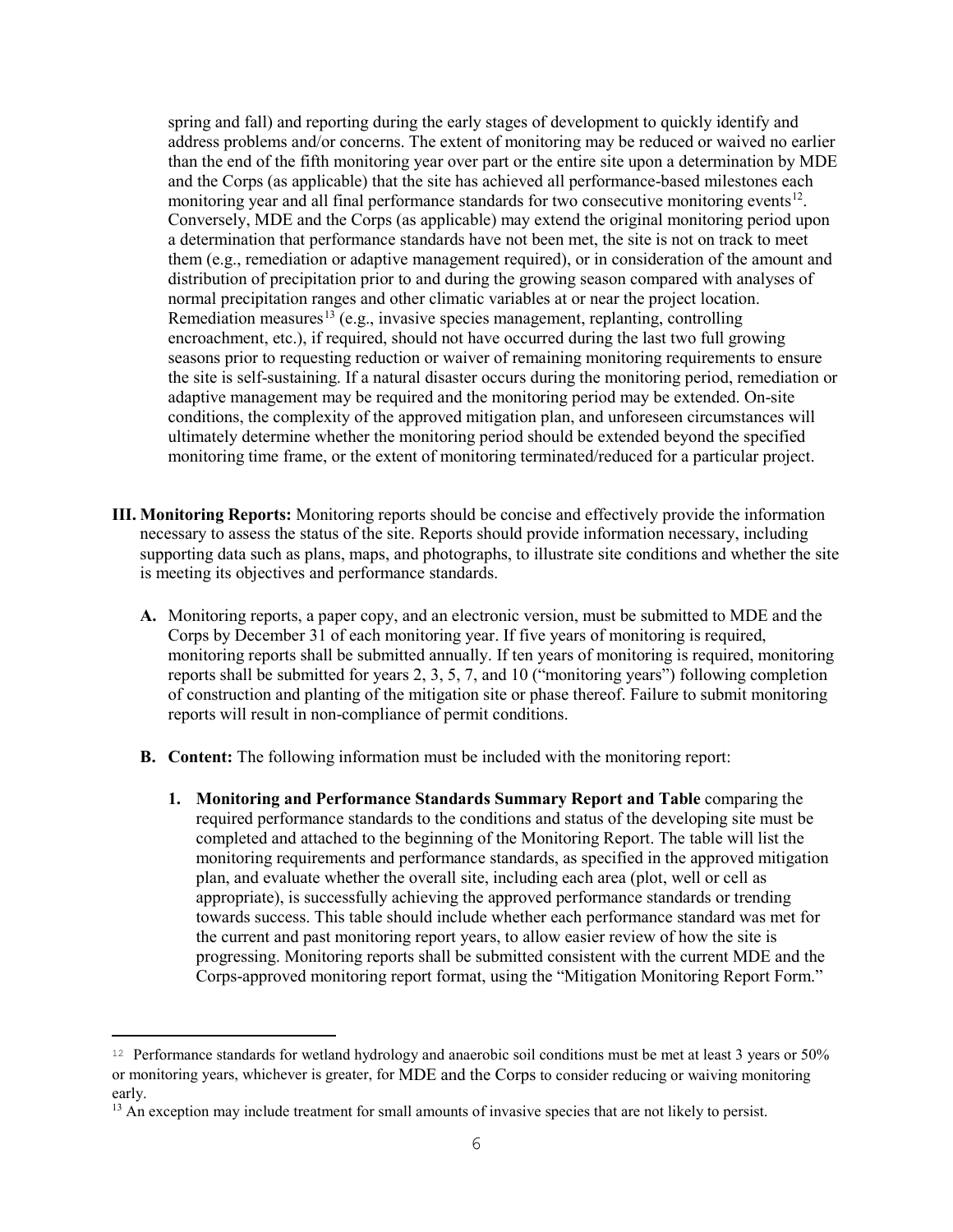# **2. Project Overview / Background Data:**

- a) Title page indicating the permit name, permit tracking number (Corps permit number and MDE NT number), mitigation site name (if applicable), phase (if applicable), monitoring year, and preparer identification (name, address, phone number, and email address).
- b) Written description of the location, any identifiable landmarks of the site, including information to locate the site perimeter(s), and coordinates of the mitigation site (expressed as latitude and longitude).
- c) Date(s) of site inspections.
- d) A brief paragraph describing the goals and objectives of the site, including the proposed mitigation acreage and aquatic resource type approved as part of the mitigation plan. Include the dates the mitigation construction was started, and the planting was completed.
- e) A brief narrative description of the site addressing its position in the landscape, adjacent waterbodies, and adjacent land use.
- f) Describe methods used to evaluate performance standards. Plot locations should be clearly identified on the appropriate maps.
- g) A short statement on whether the performance standards are being met.
- h) A narrative description of existing mitigation site conditions and functions and how the site has or has not achieved the goals, objectives and performance standards established for the project.
- i) Dates of any recent corrective or maintenance activities conducted since the previous report submission.
- j) If monitoring or site inspections were conducted between years of required monitoring (e.g., year four in a 10-year monitoring period), this data should also be included.
- k) Specific recommendations for any additional corrective or remedial actions.
- l) Estimate the percent of the site that is establishing into wetland and the type of wetland system (ex: forested, scrub-shrub, emergent). If this differs from what was planned, show the boundaries of the actual wetland area/types on the plans or maps.
- m) Estimate the percent of the site buffer that is establishing into forested buffer. If this differs from what was planned, show the boundaries of the actual forested buffer area on the plans or maps.
- n) Discussion of growing season and how it was determined for this site.
- **3. Summary data:** Summary data should be provided to substantiate the success and/or potential challenges associated with the compensatory mitigation project. Refer to Section IV below for monitoring report measurements to include for the overall site.
- **4. Photographs:** Take one set of photographs from established photographic points any time between May 1 and September 30 of each monitoring year (pictures should be taken at the same time of year when possible). Photo location points should be identified on the appropriate maps and labeled with the direction in which the photo was taken. Submitted photos should be formatted to print on a standard 8.5 by 11-inch piece of paper, dated, and clearly labeled with the direction from which the photo was taken. It is highly recommended that aerial photos are also provided, as these are good indicators of hydrology and vegetative cover.
- **5. Maps and Plans:** Maps should be provided to show the location of the site relative to other landscape features, habitat types, locations of photographic reference points, transects, sampling data points (e.g., vegetation plots, wells, soil samples, etc.), and/or other features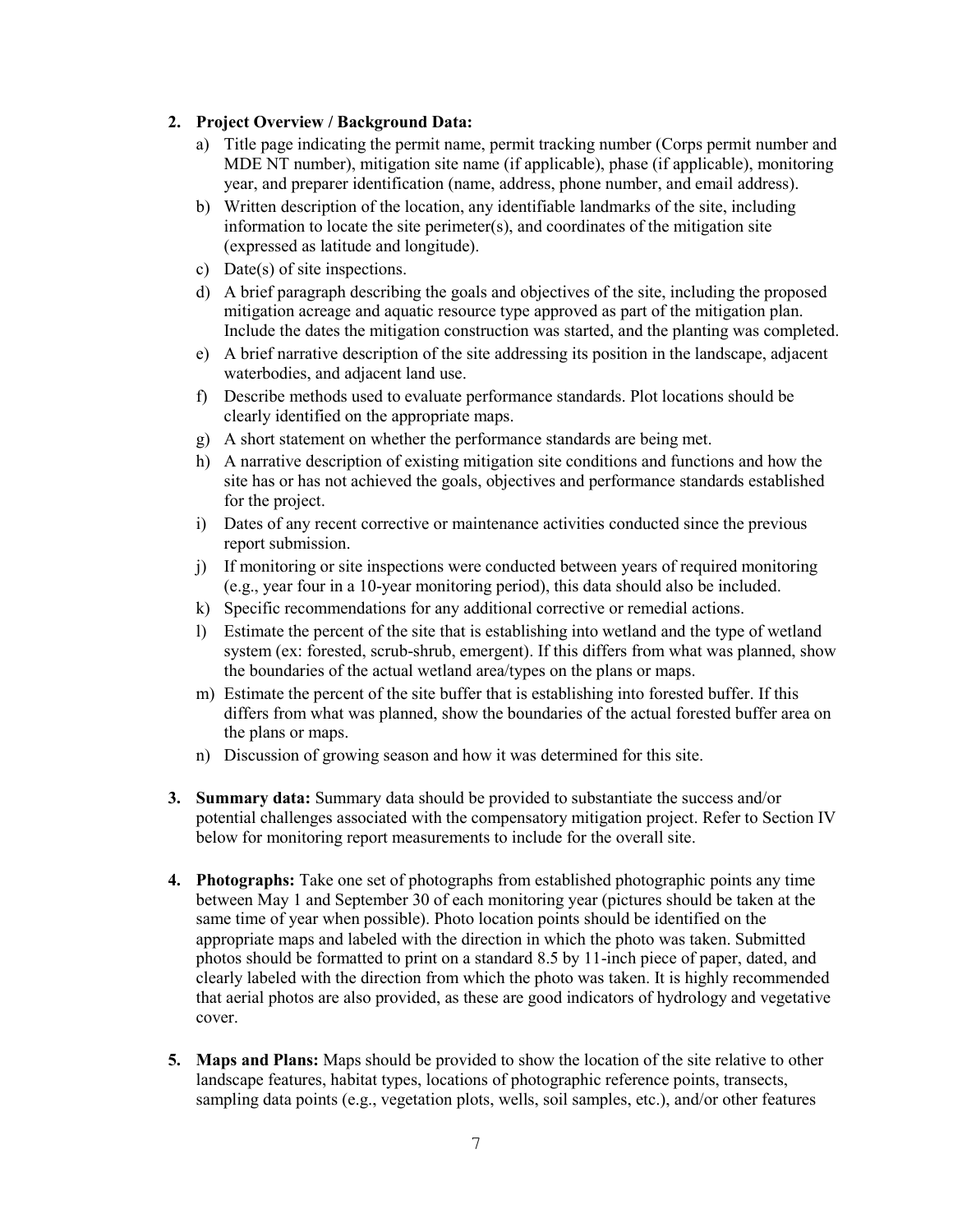pertinent to the mitigation plan. GPS coordinates should be shown on the plans for each photographic reference point and sample plot. In addition, the submitted maps and plans should clearly delineate the mitigation site perimeter(s), which will assist the project managers in locating the mitigation area(s) during subsequent site inspections. Each map or diagram should be formatted to print on a standard 8.5 by 11-inch piece of paper and include a legend and the location of any photos submitted for review. As-built plans should be included if they were not already submitted to MDE and the Corps.

- **6. Conclusions:** A general statement shall be included that describes the conditions of the site. If performance standards are not being met, a brief explanation of the difficulties and potential remedial actions proposed by the Permittee, including a timetable, must be provided. MDE and the Corps will ultimately determine if the mitigation site is successful for a given monitoring period.
- **IV. Monitoring Report Measurements.** Monitoring reports should include all the following information for the overall site, and each plot, well or cell:

# **A. Wetland Area(s):**

## **1. Vegetation:**

- a) Estimate the actual and relative percent cover by plant species, in order of dominance, across all strata for each plot. Include this information in a table. For each species listed in the table include native/non-native status and wetland indicator status. Summarize the data by plot, cell, and overall site. The presence, location, and percent cover of colonies of invasive and/or non-native species shall be mapped on the mitigation plan.
- b) For scrub-shrub or forested wetlands, estimate the percent survival of planted trees and number of native wetland (FAC or wetter) trees/shrubs per acre (including volunteer woody species at least ten inches). Data should be summarized for each plot and by cell and overall site. Please note that projects where the vegetation is inconsistent throughout the site may not meet the performance standards (e.g., a site where some portions have high densities of woody species, but other portions have low densities).
- c) For scrub-shrub or forested wetlands, measure the height of the tallest five trees within each sample plot in each monitoring year. In the final year of monitoring, measure canopy cover of native wetland (FAC or wetter) trees and shrubs.
- d) Summarize the results from the vegetation plot study, including how the vegetation meets/does not meet performance standards. Data should be summarized for each plot, by cell, and for the entire site. Include a discussion of water movement into and through the site. Do not include the raw plot data in your monitoring report.

#### **2. Hydrology:**

- a) Estimate percent of site that is inundated or saturated to the surface on the dates of the site visits.
- b) Monitoring data for surface water and groundwater, including hydrograph of measured depth to water table, after calibrating for above-ground height of well. Data should be included for each well separately.
- c) Discuss analyses of how precipitation, drought, and other climatic factors during this monitoring year compared with the normal range of those factors that would be expected, based on data collected at or near the project location over a rolling 30-year period.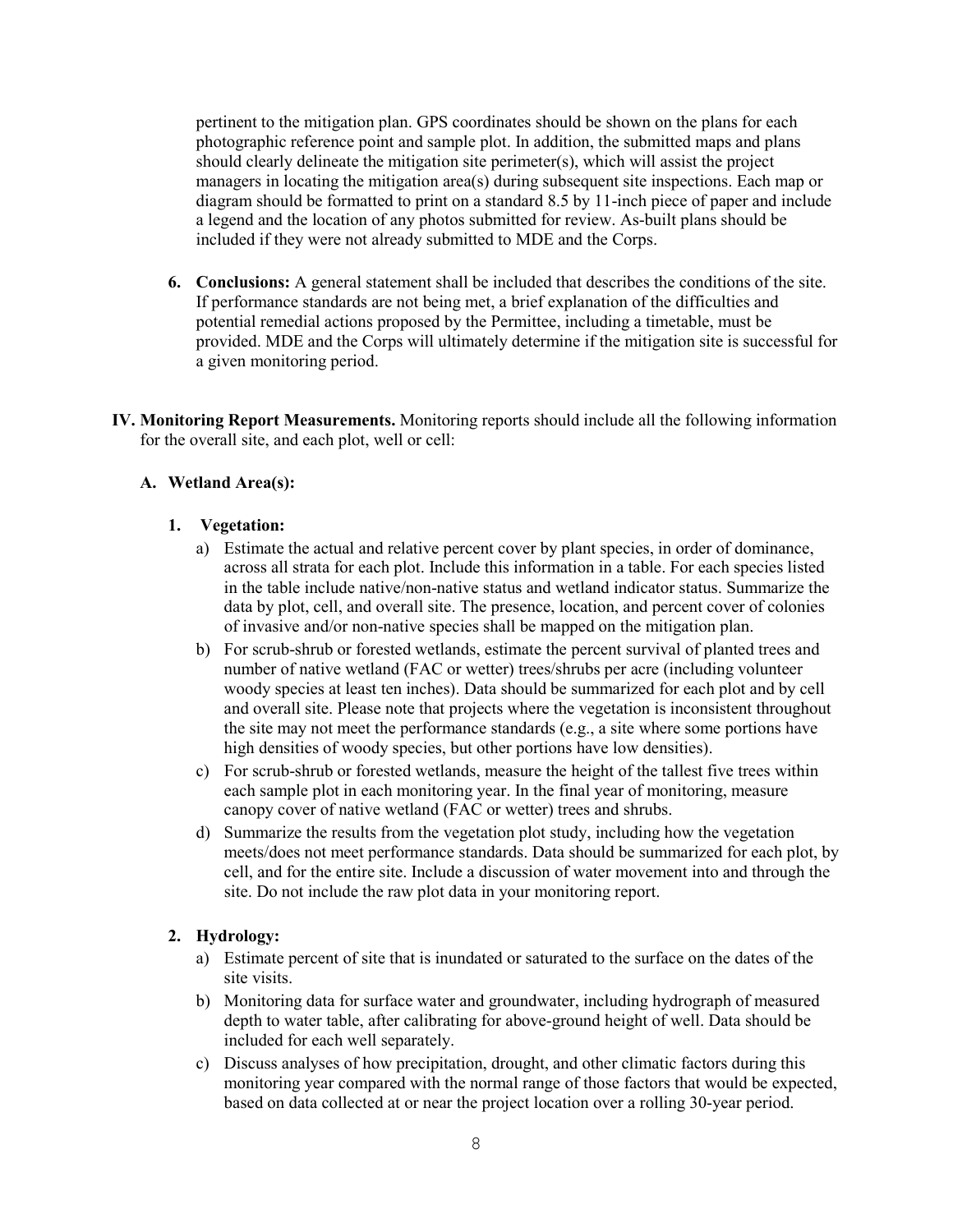Climatic and precipitation normal ranges are informed through the use of multiple tools and site-specific data such as, but not limited to, the antecedent precipitation tool  $(APT<sup>14</sup>)$ , WETS tables<sup>[15](#page-8-1)</sup>, Standard Precipitation Index<sup>[16](#page-8-2)</sup>, NOAA/National Weather Service Meteorological Stations, National Weather Service – MidAtlantic River Forecast Center  $-$  Precipitation Departures<sup>[17](#page-8-3)</sup>, USDA National Water and Climate Center<sup>[18](#page-8-4)</sup>, aerial photography, soil mapping, LIDAR, topographic mapping, NWI maps, site-specific physical and biological field indicators, etc. It is important to recognize that APT and other tools inform normal conditions at the surface, and groundwater levels are not necessarily reflected. Precipitation data taken  $\geq$  3 months before the observation should be evaluated to determine if preceding dry conditions have potentially impacted current groundwater tables (e.g., lag times in the recovery of groundwater tables and discharge)

- d) Provide hydrograph showing well data (see example at end of document). *This should include ground elevation on the Y axis, with the ground surface and 12 inches below ground surface clearly marked. The X axis should be time.* The data should include well water levels and precipitation over that period. The hydrograph should also clearly mark the beginning and end of the growing season and should highlight the periods of time where the hydrology criteria was met.
- e) Summarize results of the hydrology monitoring for each well, by cell, and for the entire site, including if each meets/does not meet the performance standards. Estimate percent of site that has wetland hydrology.

## **3. Soils:**

- a) Monitoring data to determine if hydric soils are actively developing. Data should be included for each sample location. This must include evidence that saturated and anaerobic soil conditions are being met, as measured by alpha-alpha dipyridyl, IRIS devices (tubes or films), or platinum electrodes.
- b) For the first monitoring report, include monitoring data to determine if at least 2% organic matter is present in the entire depth of topsoil. Data should be included for each sample location.
- c) For the first monitoring report, include monitoring data to determine the bulk density of the subsoil. Data should be included for each sample location.
- d) Provide a soil profile description with accompanying soil photos for each soil location tested above.
- e) Summarize results of the soil monitoring for each sample location, by cell, and for the entire site, including if each meets/does not meet the performance standards.

Ĩ.

<span id="page-8-0"></span><sup>14</sup> [https://github.com/jDeters-USACE/Antecedent-Precipitation-Tool/](https://github.com/jDeters-USACE/Antecedent-Precipitation-Tool)releases/latest

<span id="page-8-1"></span><sup>15</sup> [https://www.wcc.nrcs.usda.gov/climate/wets\\_doc.html](https://www.wcc.nrcs.usda.gov/climate/wets_doc.html)

<span id="page-8-2"></span><sup>16</sup> <https://www.ncdc.noaa.gov/temp-and-precip/drought/nadm/indices>

<span id="page-8-3"></span><sup>&</sup>lt;sup>17</sup> https://www.weather.gov/marfc/Precipitation Departures#

<span id="page-8-4"></span><sup>18</sup> <https://www.wcc.nrcs.usda.gov/>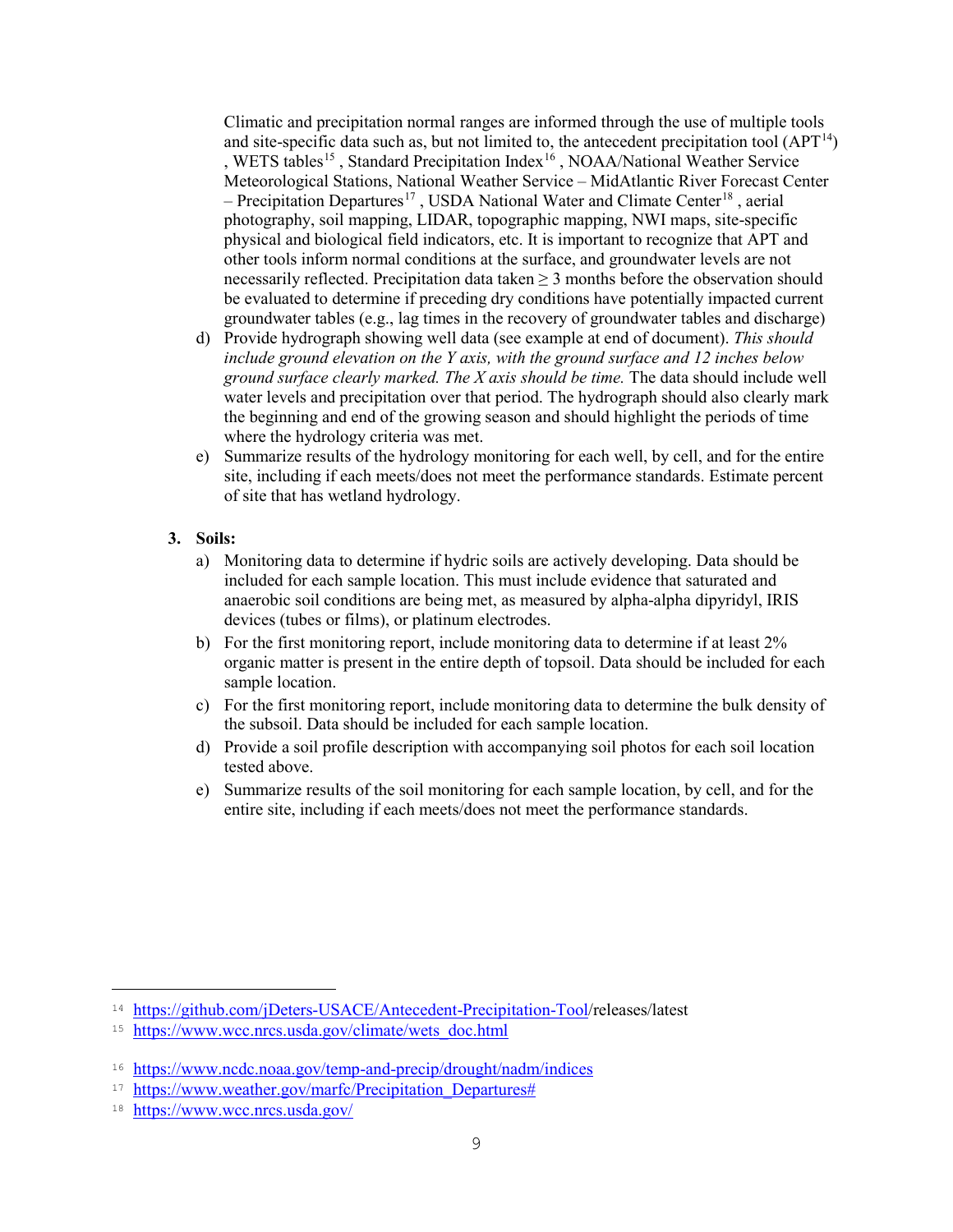# **4. Physical Structure:**

- a) Estimate percentage of site with microtography and compare with approved Mitigation Plan.
- b) Estimate density and type of coarse woody debris (e.g., logs, brush piles, root wads, overturned stumps, standing snags, etc.) and compare with approved Mitigation Plan.
- **5. Wetland function assessment:** Provide an assessment of the specific wetland functions and values being provided at the mitigation site.

# **B. Buffer Area(s):**

# **1. Vegetation:**

- a) Estimate the actual and relative percent cover by plant species across all strata for each plot. Include this information in a table. For each species listed in the table, include native/non-native status. Summarize the data by plot, cell, and overall site. The presence, location, and percent cover of colonies of invasive and/or non-native species shall be mapped on the mitigation plan.
- b) For scrub-shrub or forested buffers, estimate the percent survival of trees and the number of native trees/shrubs per acre (including planted or volunteer woody species at least ten inches). Data should be summarized for each plot and by cell and overall site. Please note that projects where the vegetation is inconsistent throughout the site may not meet the performance standards (e.g., a site where some portions have high densities of woody species, but other portions have low densities).
- c) For scrub-shrub or forested buffers, measure the height of the tallest five trees within each sample plot in each monitoring year. In the final year of monitoring, measure canopy cover of native trees and shrubs.
- d) Measurements of vegetation based upon performance standard and methods used to evaluate the vegetative success of the mitigation site. **Do not include the raw plot data in your monitoring report.**

# **C. Remediation:**

- **1.** Describe any problems observed within the wetland or buffer, such as: excessive inundation, insufficient hydrology, seasonal drought conditions, invasion by undesirable species of plants or wildlife, disease condition for plants, poor plant establishment, human encroachment, adverse water quality impacts (e.g., excessive sediment loading, water pollution, etc.) and slope failures or erosion problems.
- **2.** Describe the proposed remedial measures to address the problems noted above. Note: even if some performance standards are met when summarizing across a cell (e.g., tree density), if some plots are not meeting the performance standards, remediation should be proposed for the area represented by the failing plot. Additionally, a site walk may help to identify other issues not captured in the plot data, which should still be remediated.
- **3.** Remedial measures proposed by the Permittee are subject to review and approval by MDE and the Corps prior to implementation. Remediation should be completed within a year of identifying the deficiency. In the event that remedial measures are implemented, the monitoring period may be extended on a case-by-case basis. The treatment of non-native invasive plant species does not need the approval of MDE and the Corps, but should be completed at the correct time of year by someone with a current pesticide applicator certification and the required MDE toxic materials permit.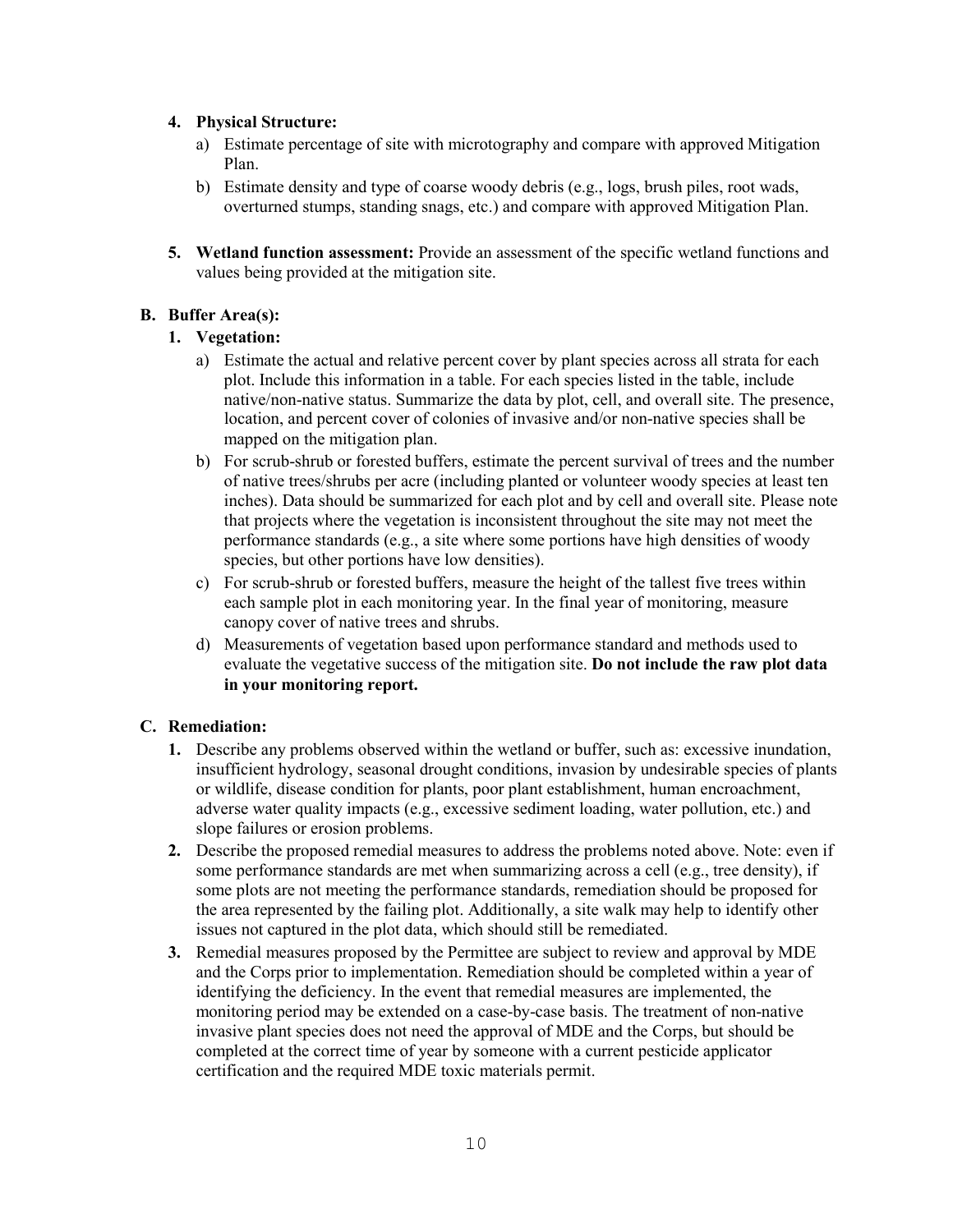## **V. Adaptive Management Review**

- **A.** The Permittee assumes all liability for performing approved measures through adaptive management strategies or alternative mitigation should MDE and the Corps or the Permittee determine the site is not meeting performance standards or satisfying the objectives of the approved mitigation plan or instrument. The approved adaptive management plan will guide decisions for revising mitigation plans and implementing measures to address circumstances (foreseeable and unforeseen) that adversely affect mitigation site success. Any deviations from the approved mitigation plan requires approval from MDE and the Corps.
- **B.** The Permittee must include appropriate information in the monitoring reports about performance issues and implementation of approved adaptive management measures to allow MDE and the Corps to assess how the project is progressing. The Permittee must notify MDE and the Corps as soon as possible if the site is not achieving its performance standards as anticipated. MDE and the Corps, in coordination with the Permittee and other appropriate agencies, will evaluate any deficiencies and determine if proposed measures will address those deficiencies and/or require modification of the approved mitigation plan(s). The proposed measures must be designed to ensure that the modified mitigation project provides aquatic resource functions comparable to those described in the mitigation plan objectives. The Permittee shall implement the strategies in the adaptive management plan until the site has been determined by MDE and the Corps to have met its goals, objectives, and performance standards and the long-term management plan is initiated.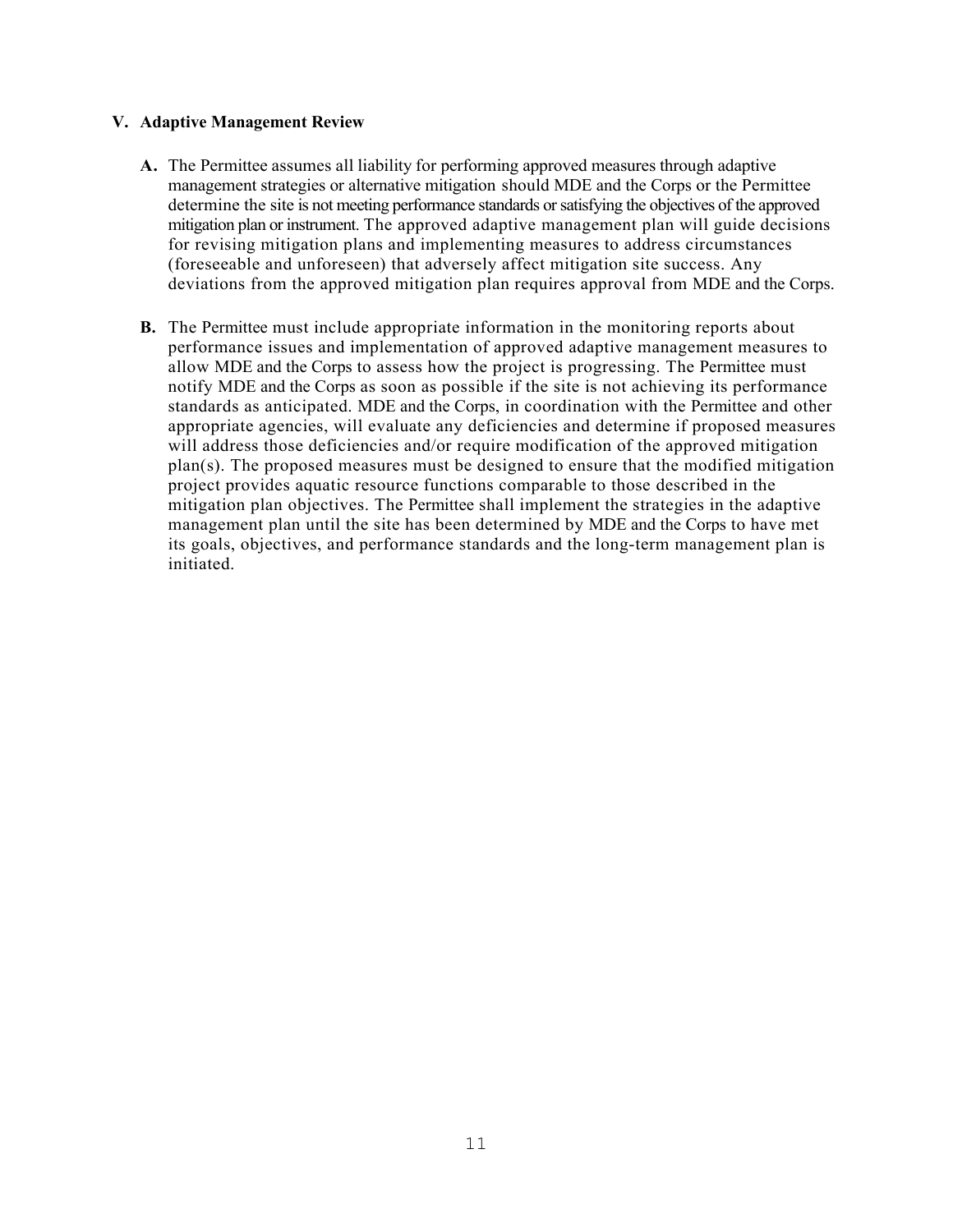# **STANDARD METHODS FOR MONITORING VEGETATION, HYDROLOGY, AND SOILS IN WETLAND MITIGATION SITES IN MARYLAND**

Below are the recommended techniques for monitoring mitigation sites. Alternate techniques may be considered, but must be approved in writing by MDE and the Corps prior to the commencement of the monitoring period.

## Recommended Wetland Vegetation Density Measurement Technique

- a. The following method for measuring the success of the vegetative colonization should be conducted once between May 1 and September 30 for forested/shrub-shrub systems and between June 15 and September 30 for emergent systems during each year requiring submittal of a monitoring report, unless an alternate schedule is agreed upon by MDE and the Corps.
- b. Vegetation sample plots shall be located on a stratified random basis over the site to sample all areas of wetlands at locations adjacent to each photo location marker. Plots should be located within each planned and actual vegetative type and hydrologic regime. Plot locations should be determined prior to construction and shown on the mitigation plan. Once the sample plots are approved as part of the mitigation plan, they should be stationary, unless the Permittee recommends, and MDE and the Corps agree to moving the permanent plot location. In conjunction with the permanent plots established within the rehabilitated, enhanced, reestablished, and/or established wetlands, additional wetland vegetative monitoring plots will be randomly selected every monitoring year during the maintenance and monitoring phase of the mitigation site. A minimum of half the plot locations will be permanent and the remaining half will be randomly selected every monitoring year. Alternatively, MDE and the Corps may also recommend the relocation of some or all the sample plots to better reflect the plant communities. Potential justification for moving sample plots may include that the plot location is an outlier, or the actual vegetative type/hydrologic regime differs from what was planned, resulting in some representative areas not being monitored. The following minimum numbers of samples will be required:
	- i. If the site is  $\leq$  5 acres, then a minimum of 3 plots/acre is necessary.
	- ii. If the site is  $>$  5 acres but less than 20 acres, then a minimum of 3 plots/acre is required for the first 5 acres, then 2 plots/acre is required for the remaining acreage.
	- iii. If the site is  $> 20$  acres, then a minimum of 2 plots/acre is required for the first 20 acres, then 1 plot/acre is required for the remaining acreage.
	- iv. All cells shall be sampled. A targeted vegetation monitoring approach that correlates monitoring stations with vegetative signatures on aerial photography may be useful for larger mitigation sites.
- c. Each plot shall be of a size no less than 400 square feet for woody plants and 3'x3' for herbaceous plants (or circular with approximately the same surface area). The vegetation data shall be collected during the growing season and shall include:
	- i. Dominant vegetative species identification
	- ii. Percent ground cover assessment
	- iii. Number of woody plant stems greater than 10 inches in height (total and #/acre)
	- iv. The percentage of dominant species FAC or wetter
	- v. Percent survival by planted species
	- vi. A non-native/invasive species assessment including percent cover

#### Recommended Buffer Vegetation Density Measurement Technique

a. The following method for measuring the success of the vegetative colonization should be conducted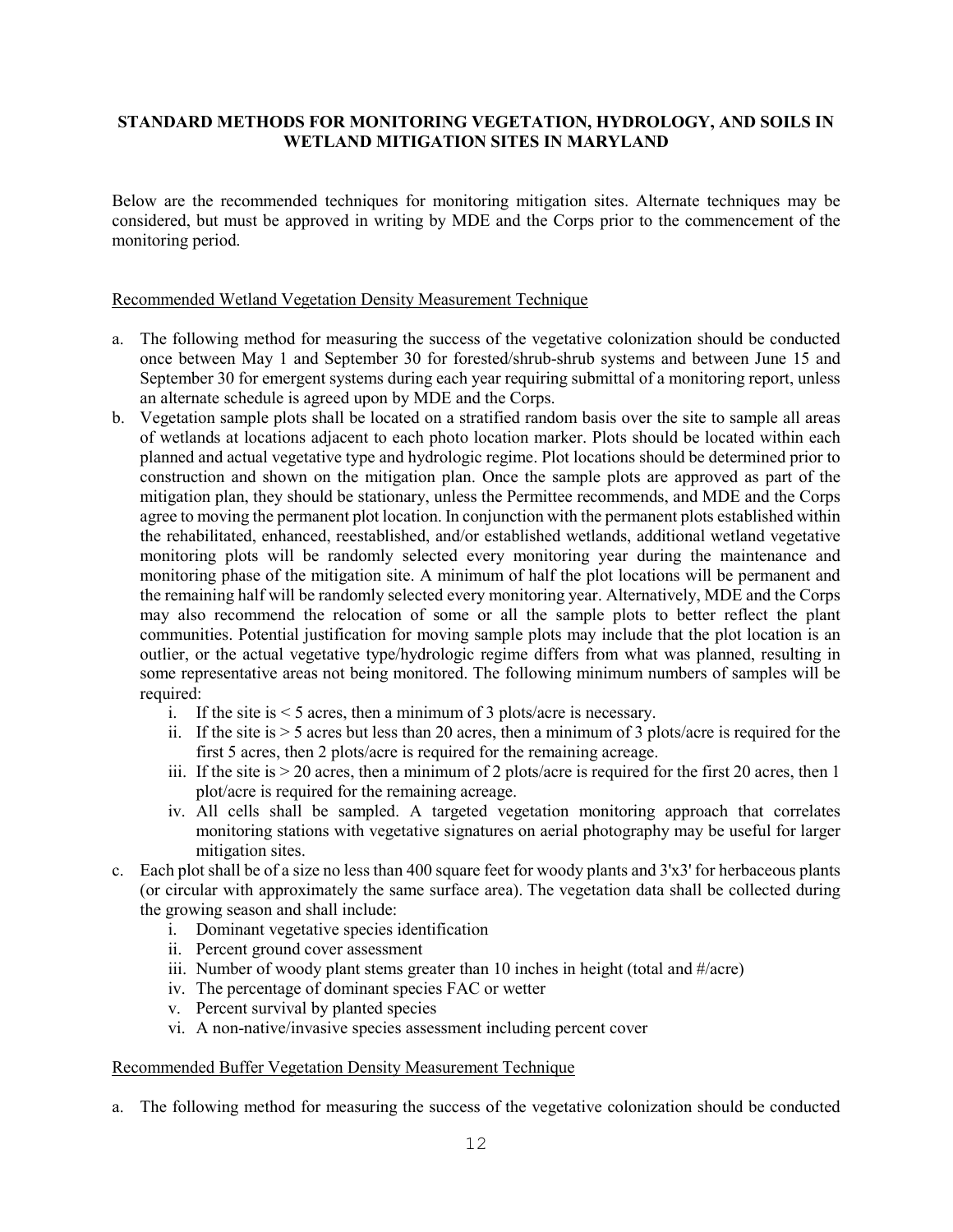once between May 1 and September 30 of each year requiring submittal of a monitoring report, unless an alternate schedule is agreed upon by MDE and the Corps.

- b. Vegetation sample plots shall be located on a stratified random basis over the site to sample all areas of wetland buffer at locations adjacent to each photo location marker. Plots should be located within each planned and actual vegetative type and hydrologic regime. Plot locations should be determined prior to construction and shown on the mitigation plan. Once the sample plots are approved as part of the mitigation plan, they should be stationary, unless the Permittee recommends, and MDE and the Corps agree to moving the permanent sample plots. In conjunction with the permanent plots established within the rehabilitated, reestablished, and/or established wetlands, additional wetland vegetative monitoring plots will be randomly selected every monitoring year during the maintenance and monitoring phase of the mitigation site. A minimum of half the plot locations will be permanent and the remaining half will be randomly selected every monitoring year. Alternatively, MDE and the Corps may also recommend the relocation of some or all the sample plots to better reflect the plant communities. Potential justification for moving sample plots may include that the plot location is an outlier, or the actual vegetative type differs from what was planned, resulting in some representative areas not being monitored. The following minimum numbers of samples will be required:
	- i. If the site is  $\leq$  5 acres, then a minimum of 3 plots/acre is necessary.
	- ii. If the site is  $> 5$  acres but less than 20 acres, then a minimum of 3 plots/acre is required for the first 5 acres, then 2 plots/acre is required for the remaining acreage.
	- iii. If the site is  $> 20$  acres, then a minimum of 2 plots/acre is required for the first 20 acres, then 1 plot/acre is required for the remaining acreage.
	- iv. All cells shall be sampled. A targeted vegetation monitoring approach that correlates monitoring stations with vegetative signatures on aerial photography may be useful for larger mitigation sites.
- c. Each plot shall be of a size no less than 400 square feet for woody plants (or circular with approximately the same surface area). The vegetation data shall be collected during the growing season and shall include:
	- i. Total actual and relative percent cover of native plant species.
	- ii. Number of native woody plant stems greater than 10 inches in height (total and #/acre).
	- iii. A non-native/invasive species assessment including relative percent cover.

# Recommended Groundwater Well Placement and Data Collection

- a. Determine if this wetland is groundwater fed or has a perched water table. Soil profile descriptions must be assessed prior to well installation to identify any restrictive layers to downward water movement. Wells should be installed following the techniques described in the 2005 Corps document entitled *Technical Standard for Water-Table Monitoring of Potential Wetland Sites ERDC TN-WRAP-05-02*. They should not penetrate the restrictive layer but should instead be no deeper than the top of the restrictive layer. In most cases, a standard monitoring well installed to 15 inches below the soil surface should be used. Shallower installation depths should be utilized if restrictive soil depths are located within 15 inches of the soil surface. Well design and installation shall be consistent with current Corps' guidance.
- b. Specific details on the groundwater monitoring wells and locations shall be provided in the mitigation plan, and must be approved by MDE and the Corps.
- c. The following minimum numbers of groundwater wells will generally be required. The Permittee may propose alternate well requirements as part of the mitigation plan, based on justification from the proposed mitigation design:
	- i. If the site is  $\leq 10$  acres, then a minimum of 1 well/acre is necessary.
	- ii. If the site is 10 to 20 acres, then a minimum of 1 well/acre is necessary for the first 10 acres, then 1 well/2 acres is necessary for the remaining acreage.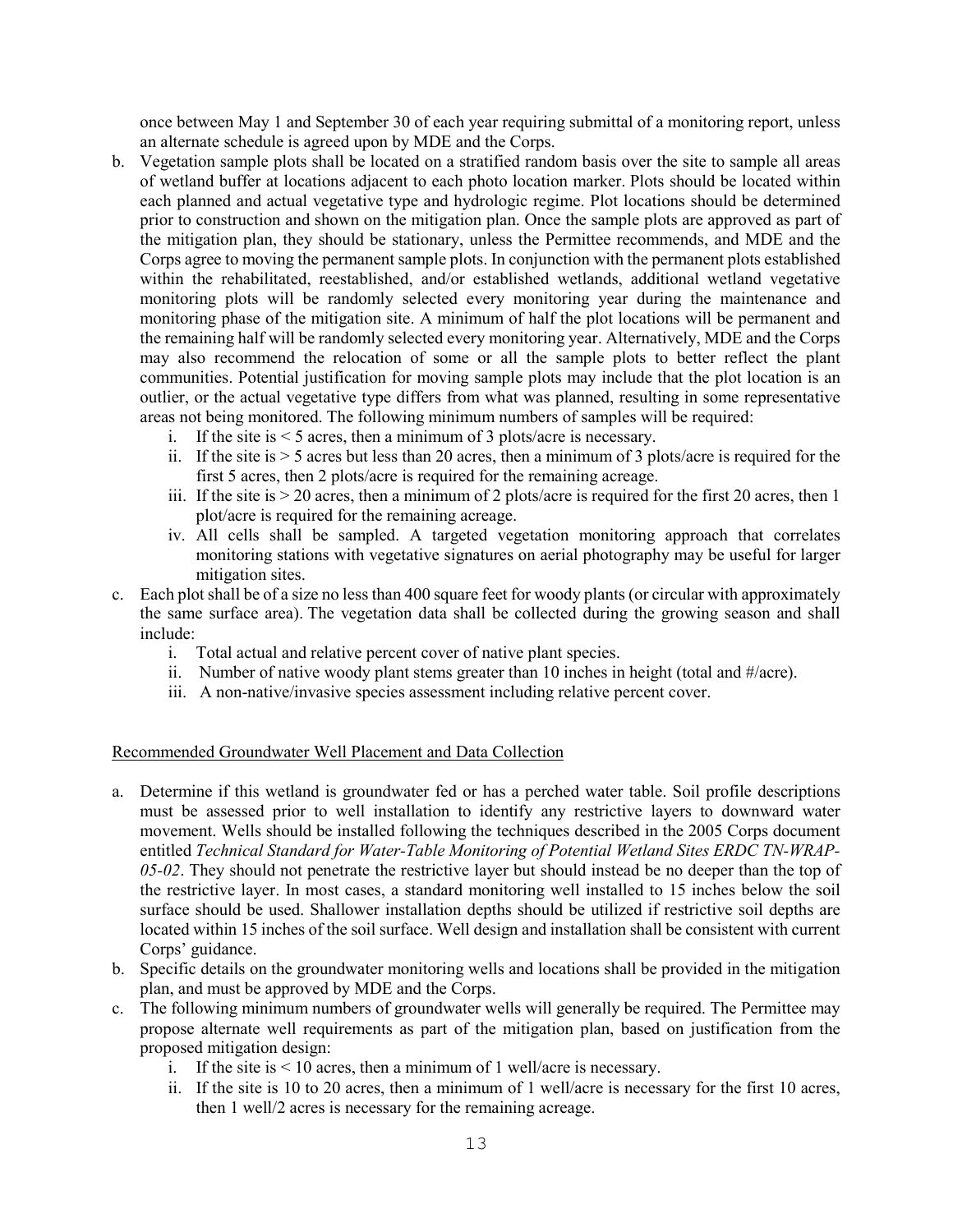- iii. If the site is  $> 20$  acres, then a minimum of 1 well/acre is necessary for the first 10 acres, 1 well/2 acres is necessary for the next 10 acres, and 1 well/5 acres is necessary for the remaining acreage.
- iv. Hydrologic zones differentiated by a 1-foot change in elevation should have a minimum of one groundwater monitoring well installed.
- v. For sites with multiple cells, each cell should have at least one well.
- d. Begin the collection of groundwater well data within fourteen days of the start of the growing season. Take groundwater well readings once every 7 days for the first two months of the growing season and every 30 days for the remainder of the growing season. Data loggers are highly recommended, as they provide a continuous recording of water levels. Record to the nearest inch. Well data should be collected every year during the monitoring period in included in the monitoring report. If well data confirms the presence of wetland hydrology during multiple years of monitoring, the Permittee may request that well data not be required every year. MDE and the Corps will consider the evidence of hydrology, based on the monitoring reports, site visits, and local precipitation, to approve or deny this request.
- e. The growing season should be based on median dates (i.e., 50 percent probability) of 28ºF air temperatures in spring and fall, based on the long-term data for the nearest appropriate weather station, as recorded in the WETS tables available from the NRCS National Water and Climate Center (https://www.wcc.nrcs.usda.gov/climate/navigate wets.html), or as specified in the appropriate regional supplement to the Corps of Engineers Wetland Delineation Manual.
- f. Measure and record any surface water present at the monitoring wells.
- g. Include a copy of the plan showing the location of the wells and surface elevation beside each well. Summarize the information regarding groundwater and surface water elevations and provide monthly rainfall data for the areas.

# Indicator of Saturated and Anaerobic Conditions to Demonstrate the Presence of Active Hydric Soil Conditions

- a. The Hydric Soil Technical Standard (HSTS) developed by the National Technical Committee for Hydric Soils (Technical Note 11) requires documentation of anaerobic conditions and saturated conditions for a soil to be considered hydric:
	- i. For a soil to meet the Saturated Conditions part of the HSTS, free water must exist within 10 inches (25 cm) of the ground surface for at least 14 consecutive days; and
	- ii. Anaerobic conditions must exist within 10 inches (25 cm) of the ground surface for at least 14 consecutive days. Anaerobic conditions may be determined by one of the following methods, as detailed in the HSTS:
		- (1) Positive reaction to alpha-alpha-dipyridyl, determined at least weekly.
		- (2) Reduction of iron determined with IRIS devices (tubes or films) installed for 30 days.
		- (3) Measurement of redox potential (Eh) using platinum electrodes, determined at least weekly.

Methods to demonstrate the presence of anaerobic conditions are outlined at [\(https://www.nrcs.usda.gov/Internet/FSE\\_DOCUMENTS/nrcs142p2\\_051608.pdf\)](https://www.nrcs.usda.gov/Internet/FSE_DOCUMENTS/nrcs142p2_051608.pdf).

- b. If using alpha-alpha dipyridyl to show soil reduction, soils should be measured at least weekly during the growing season, at a depth of six inches. Note that alpha-alpha dipyridyl is also available as paper strips for easier measurement.
- b. Soil testing should be conducted during the time of the growing season anticipated to have the highest amount of soil reduction (often in the early growing season).
- c. Samples should be taken in a representative portion of the mitigation site with similar micro topography, vegetative community, etc., rather than in the lowest/wettest areas. Some samples should also include the areas with higher elevations. Additional tests should be taken for larger sites and sites with higher changes in elevation.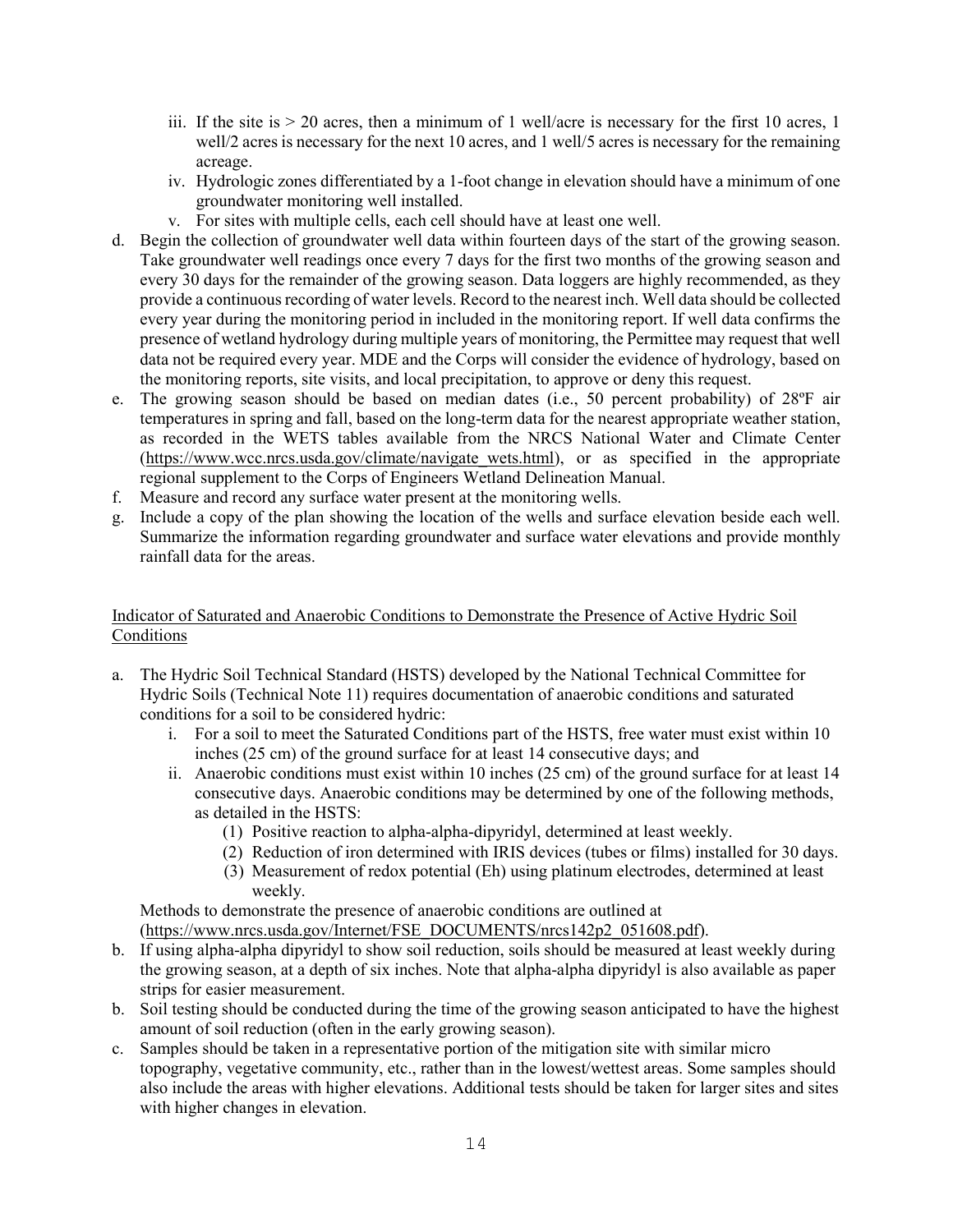- d. Plot locations shall be determined after baseline hydrology data are collected for at least one growing season to select areas that represent various hydroperiods. At least one soil sample plot location should be established for each hydroperiod present at the mitigation site. Soil sample plots shall be located within five feet of the monitoring well and shall be performed during each monitoring year. Additional soil monitoring plots may need to be established where saturation occurs between 5% and 12.5% of the growing season to provide corroborative evidence that wetland hydrology is present. Additional soil monitoring may also be required if soil monitoring occurs during extremely wet or dry years.
- d. Include a copy of the plan showing the location of the soil data collection, summarize the information, and provide monthly rainfall data for the area.
- e. If soil testing confirms the presence of actively reducing soil conditions during at least three years or 50% of monitoring, whichever is greater, the Permittee may request that soil testing not be required every year. MDE and the Corps will consider the evidence of anaerobic soil conditions, based on the monitoring reports, site visits, and local precipitation, to approve or deny this request.

# Recommended Method of Indicator of Reduction in Soils (IRIS) Film Placement and Data Collection.

- a. Label Fe-coated films.
- b. Roll one Fe-coated film into 1" clear polycarbonate delivery tube, with Fe-coating facing out.
- c. Create a pilot hole in the soil using a 1" push probe. The hole should be slightly deeper  $(1-2)$ " than final depth of film.
- d. Insert rod into the delivery tube, being sure to hook the rod into the hole at the bottom of the film.
- e. Insert the "loaded" delivery tube into the hole until the mark on the tube is at the soil surface (50 cm).
- f. Holding the rod to ensure the film stays in the soil, pull out the delivery tube.
- g. Pull out the rod, being careful not to pull out the film.
- h. Insert foam plug into the top of the film, using two O-rings to secure the film around the plug.
- i. If the films are installed to shallower depths (e.g., gravel layer inhibits full depth for pilot hole), mark the depth of the soil surface on the films with a permanent marker.
- j. Install five replicates, up to a meter apart, within the study area.
- **k.** Films should be left in place for two to four weeks and then should be removed and replacement films can be installed in the same holes for an additional two to four weeks. **Films left in for longer than four weeks cannot be used to meet required performance standards.**
- l. Gently wash off any adhering soil from the films.
- m. Estimate the amount of paint removed from each film by overlaying with a mylar grid and marking and counting the grid<sup>19</sup>, or by using some other MDE and the Corps-approved procedure.
- n. Find a six-inch area on the film, entirely within the upper 12 inches, with the most paint removed. Estimate the percentage of paint removed from this six-inch area and document the depth of this sixinch area.
- o. To meet the Technical Standard for reducing soil conditions as currently specified in the National Technical Committee on Hydric Soils, 30% or more of paint within this six-inch section must be removed.
- p. At least three of the five replicates must show this paint removal for the soil to demonstrate that it is reducing.

# Recommended Method of Indicator of Reduction in Soils (IRIS) Tube Placement and Data Collection

<span id="page-14-0"></span>Ξ <sup>19</sup> Rabenhorst, M.C. 2012. Simple and Reliable Approach for Quantifying IRIS Tube Data. Soil Sci. Soc. Am. J. 76: 307-308.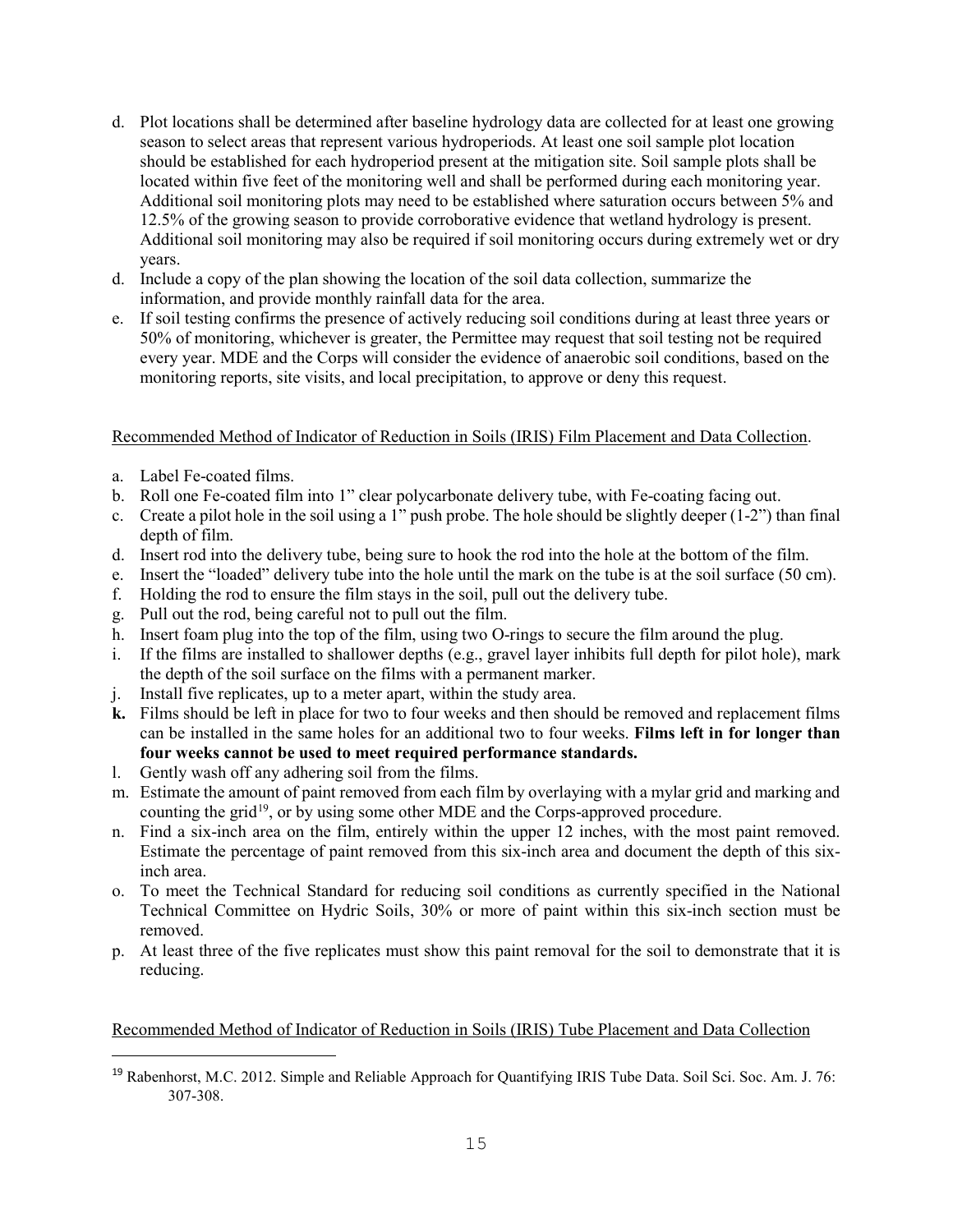(summarized from the 2008 document entitled *Protocol for Using and Interpreting IRIS Tubes*).

- a. Create a pilot hole in the soil using a 7/8" push probe. The hole should be slightly deeper  $(1-2)$ " than final depth of tube.
- b. Be sure tubes are labeled.
- c. Insert the IRIS tube into the hole until the mark on the tube is at the soil surface (50 cm). If they are installed to shallower depths, mark the depth of the soil surface with a permanent marker.
- d. Install five replicates, up to a meter apart, within the study area.
- e. Tubes should be left in place for two to four weeks and then should be removed and replacement tubes can be installed in the same holes for an additional two to four weeks. **Tubes left in for longer than four weeks cannot be used to meet required performance standards**.
- f. Gently wash off any adhering soil from the tubes.
- g. Estimate the amount of paint removed from each tube by wrapping a mylar grid around tube and by marking and counting the grid, or by using some other MDE and the Corps-accepted procedure.
- h. If visual estimations are used, to improve accuracy, have two (or more) people estimate the amount of paint removed, then average the two sets of data.
- i. Find a six-inch area on the tube, entirely within the upper 12 inches, with the most paint removed. Estimate the percentage of paint removed from this six-inch area and document the depth of this sixinch area.
- j. To meet the Technical Standard for reducing soil conditions as currently specified in the National Technical Committee on Hydric Soils, 30% or more of paint within this six-inch section must be removed.
- k. At least three of the five replicates must show this paint removal for the soil to demonstrate that it is reducing.

# Recommended Method of Application of the Alpha-Alpha Dipyridyl Paper Test Strips

- a. To meet the anaerobic condition requirement using alpha-alpha dipyridyl test strips, tests should show positive reaction to alpha-alpha dipyridyl at least three times in a row (e.g., sample on Day 1, sample a week later, sample another week later).
- b. Excavate a soil pit to a depth of at least 14-16 inches\*. A fresh slice of the profile should be cut from the side of the pit and laid out for observation and characterization. Apply the test strips to the targeted layer(s) at several locations within the representative area to ensure that the majority of the layer is reduced. Document at what depth the positive reaction(s) to the test occurred. The procedure for problematic soils (Step 4d) discussed in Chapter 5 of the Regional Supplements requires that **at least 60% of a layer 4 inches or more thick and located within 12 inches of the surface**, react positively from liquid alpha-alpha dipyridyl solution. *\*Note: The depth of soil excavations for profile characterization can be much deeper depending upon the required depth and thickness requirements of some hydric soil indicators.*
- c. It is important that the test strips are applied only to a fresh, broken face of the desired layer(s). Do not add moisture to soil samples or rub soil against or on to the paper, simply press the paper against a fresh, broken ped face on the soil sample(s). Be sure not to test soil samples that have been exposed to digging equipment to prevent false positive reactions. Record all observations of soil moisture, limit of saturation and the depth to water table on a data form and or in your notes.
- d. A positive reaction on the paper (turning pink or red) should occur in a few moments but can take longer especially during colder periods. The manufacturer indicates that the reaction normally takes place within about 30 seconds.
- e. To increase the validity of your findings, test the targeted layers at several different locations within the same representative area and any other layers which meet an indicator.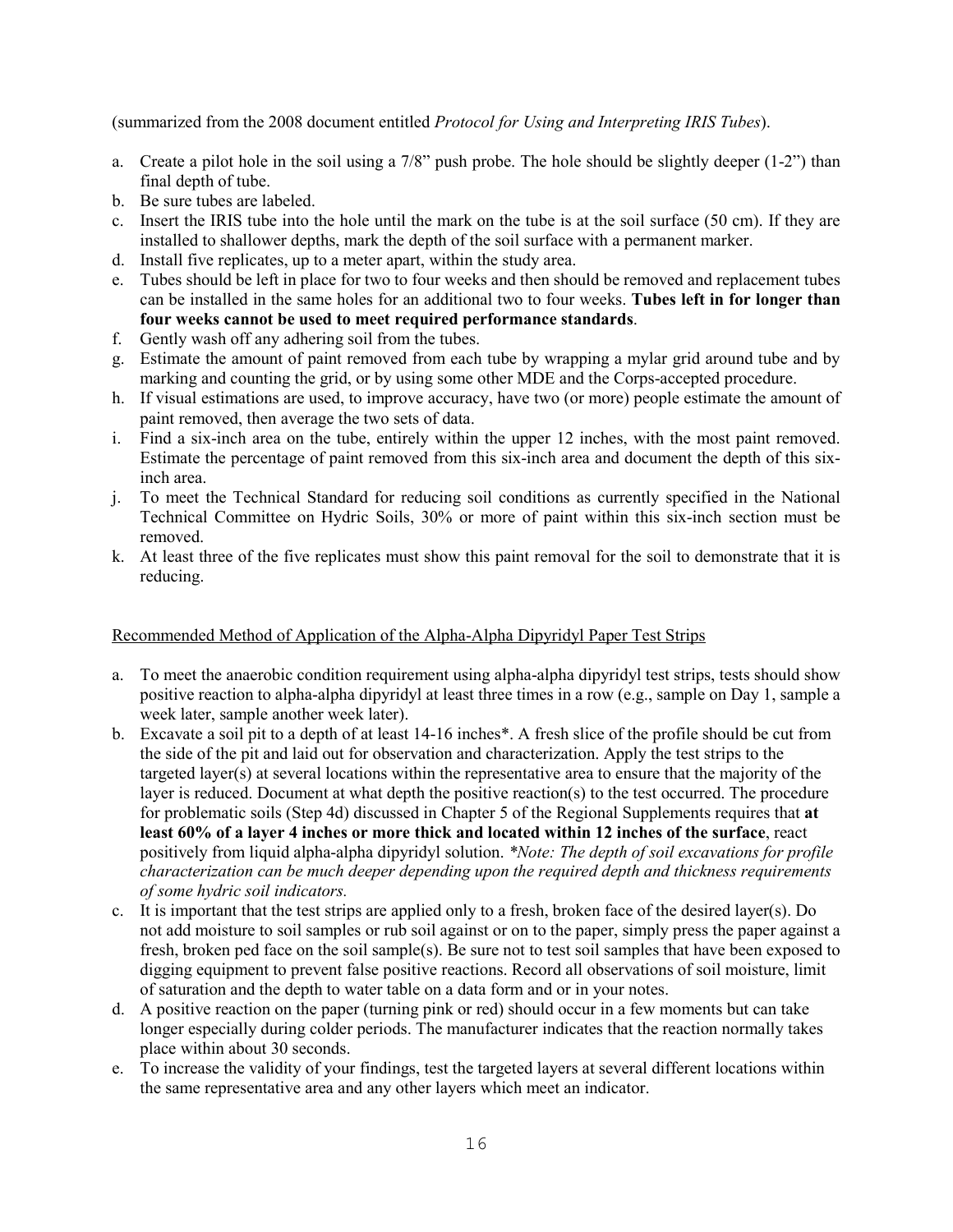- f. Testing multiple samples can exhaust your supply quickly but you can double your reserves by cutting the strips in half. Be careful not to use cutting instruments that could contaminate a sample.
- g. The test should be performed as soon as you remove the sample and all information (depths, layers, etc.) recorded in the appropriate fields of the data form (i.e., hydrology remarks, soil layer comments, soil remarks, etc.). Your soil profile description should also be performed as soon as possible using one of the representative pits. In addition to photo documenting your soil profile, document the application of the strips before and after any potential reaction.
- h. If the soil is allowed to dry before implementing the test strips or characterization of the profile, dig another representative pit and start over.

Recommended Method for Evaluating Organic Matter in the Topsoil

- a. Topsoil organic matter should be evaluated at multiple representative locations through the mitigation site after construction is complete or during the first monitoring year. A sample should be taken near each monitoring well. Locations of topsoil organic matter samples should be shown on the monitoring plans.
- b. Data should be included for each sample location. Data should include a soil profile description to a depth of at least 12 inches for each sample location with all information in the Soil Profile Description table of the Wetland Determination Data Form.
- c. If the entire top 6 inches (or depth of topsoil required in the approved mitigation plans if different than 6 inches) has a Munsell value and chroma <3, then soil organic matter does not need to be tested in the laboratory. If it has a Munsell value or chroma >3, then the soil organic matter must be tested using the Walkley-Black or Loss on Ignition method.
- d. Soil tests must be completed at a soil testing laboratory listed on the University of Maryland Extension website. Soil samples must follow instructions from the soil testing lab*.*
- e. Remove leaves or debris from the top of the soil. Collect a core soil sample that is a depth of 6 inches (sampling the top 0-6 inches). Put this sample in a clean bucket and mix well. Fill the soil sample bag with the amount specified by the soil testing lab. Soil samples from different locations on the site should not be mixed together but should be clearly labeled.
- f. To convert total organic carbon to organic matter, use this formula: total organic C  $(\%)$  \* 1.72 = OM  $(%).$

# Recommended Method for Testing Subsoil Bulk Density

- g. Bulk density should be tested at multiple representative locations through the mitigation site after construction is complete or during the first monitoring year. A sample should be taken near each monitoring well. Locations of bulk density samples should be shown on the monitoring plans.
- h. The bulk density sample should be extracted soon after the topsoil has been replaced.
- i. Topsoil should be carefully removed. Samples should be taken immediately below the topsoil. The sample should represent only one soil horizon and be a minimum thickness of four inches.
- j. Extract a known volume of soil. This can be done by driving in an open-ended can or ring (e.g., 3 inch diameter) into the soil to extract a set volume. The thickness should be a minimum of 4 inches. The volume of the ring must be calculated. Using a mallet or similar tool, drive the ring into the subsoil to the depth of the ring. Make sure the top surface of the ring is level with the subsoil surface. Dig around the ring. With a trowel underneath, carefully extract the ring to prevent soil loss. Remove any excess soil from the sides, top, and bottom of the sample with a flat-bladed knife. The bottom and top of the sample should be flat with the edges of the ring.
- k. Using a flat-bladed knife, push out the soil sample into a plastic sealable bag. Place the entire soil sample into the sealed bag. Soil samples from different location on the site should not be mixed together but should be clearly labeled.